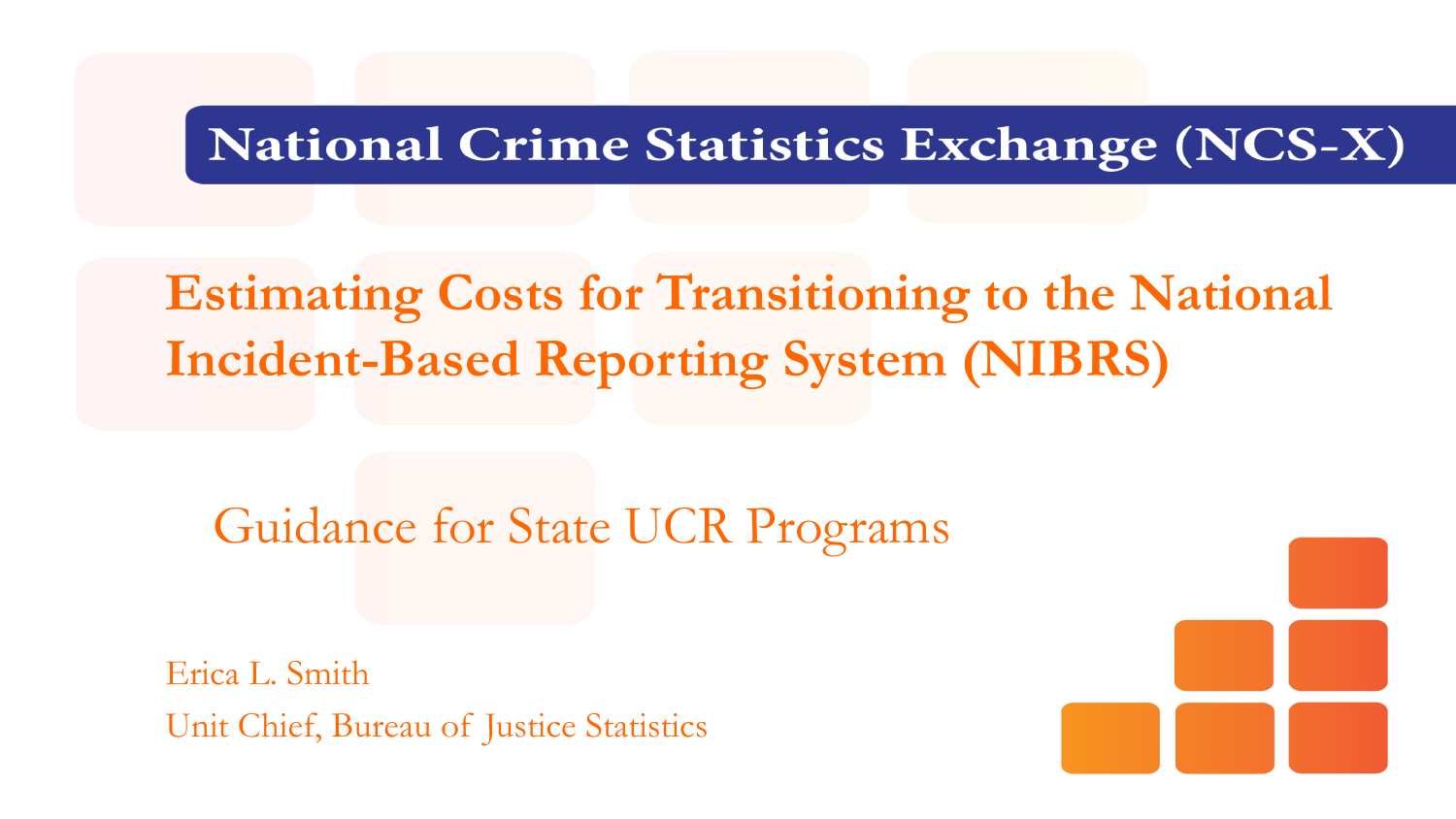#### **State UCR Program Transition Considerations**

#### **New NIBRS Program**

- 1. Evaluation of crime data reporting requirements in the state
- 2. Develop code translation table (crosswalk) of state penal code citations to NIBRS offense categories
- 3. Establish business practices for data management
- 4. Determine NIBRS data repository needs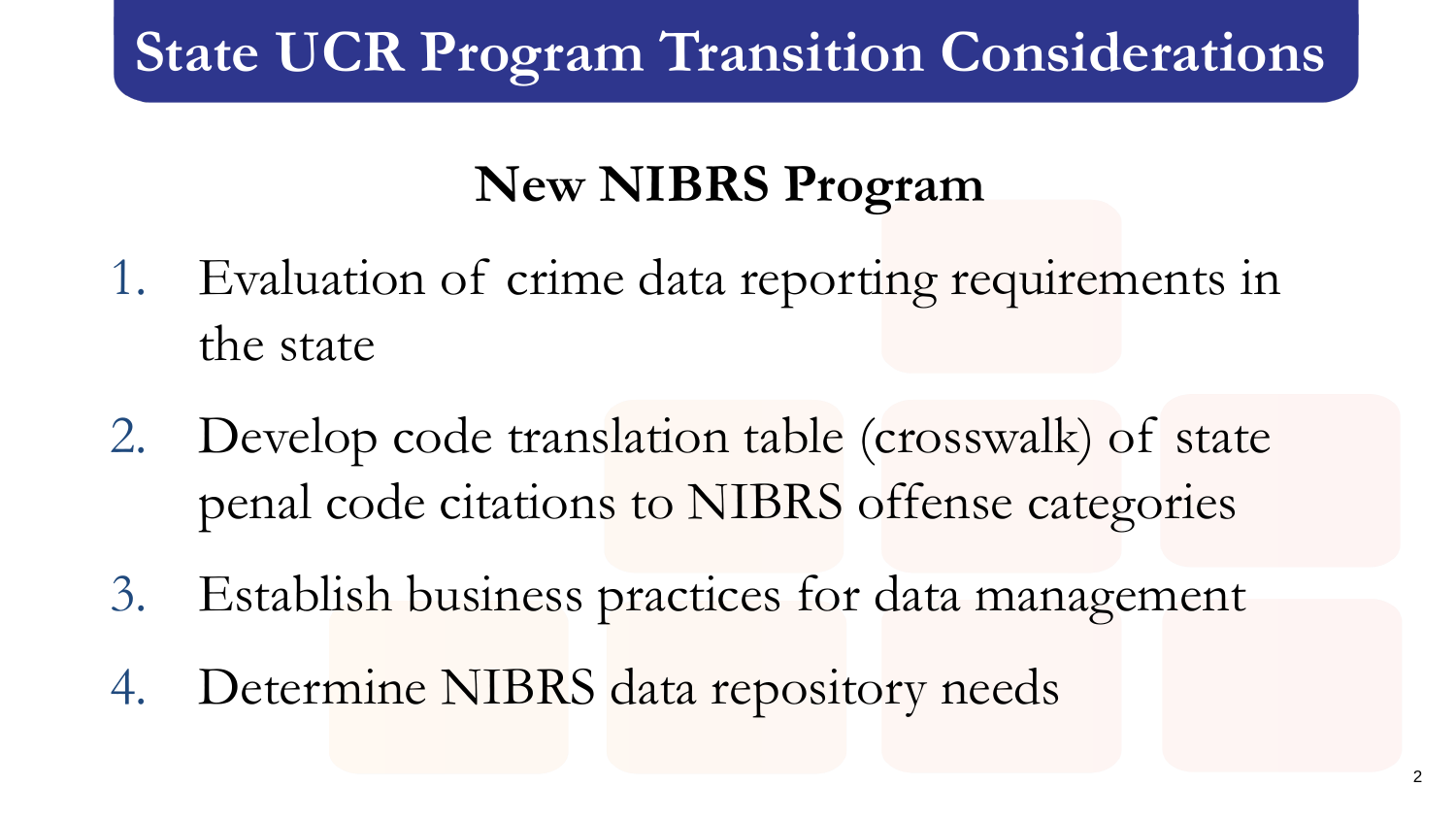#### **STEP 1: EVALUATE CRIME DATA REPORTING REQUIREMENTS**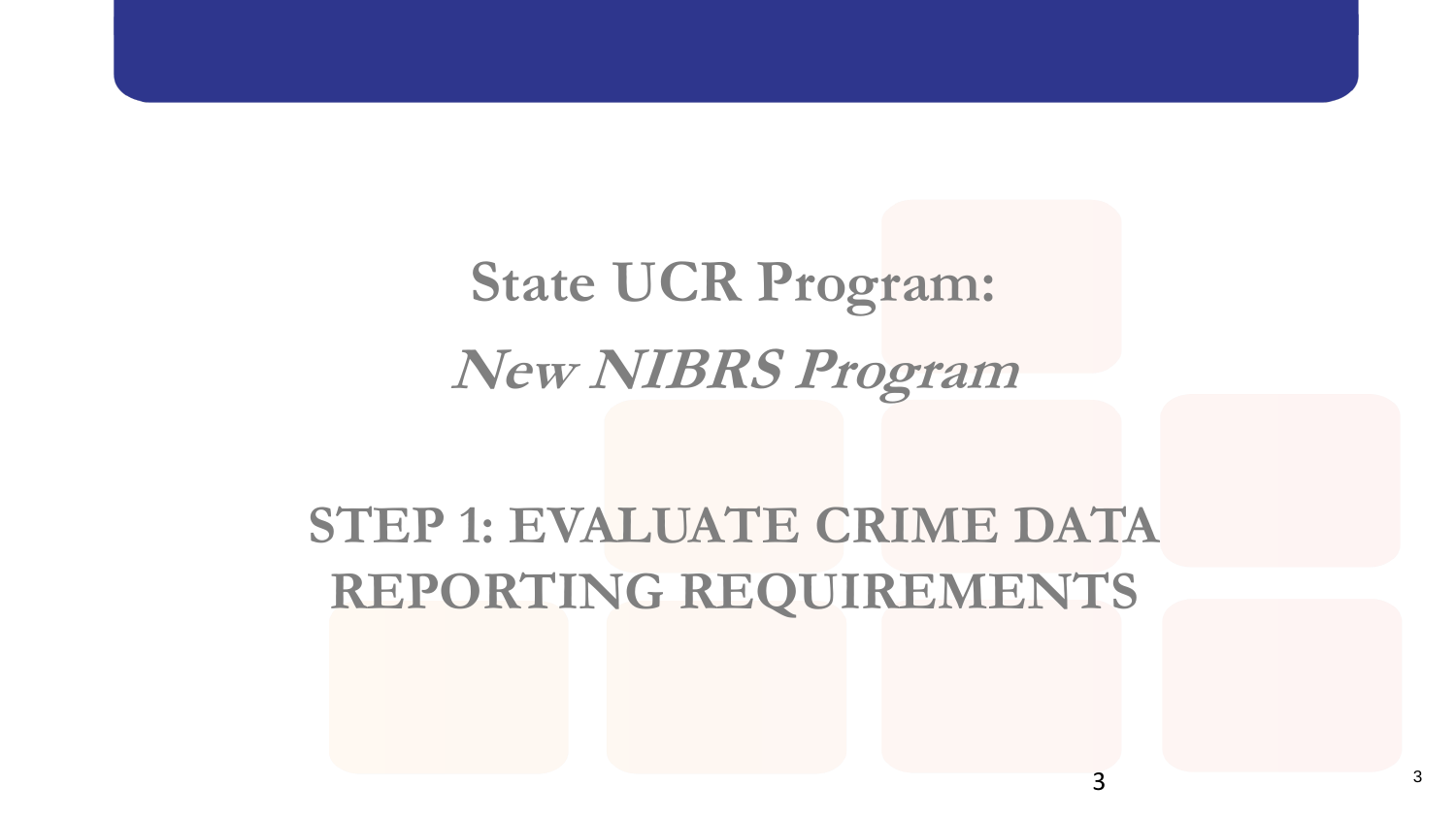## **State Crime Data Reporting Requirements**

- 1. Enumerate all current state-specific crime data reporting requirements
- 2. Compare requirements to the federal NIBRS standard what is missing? What is collected differently by the state compared to the FBI?
- 3. Determine if additional state reporting requirements should be included as part of NIBRS transition (Arrest-Related Deaths, Officer Involved Shootings, etc.)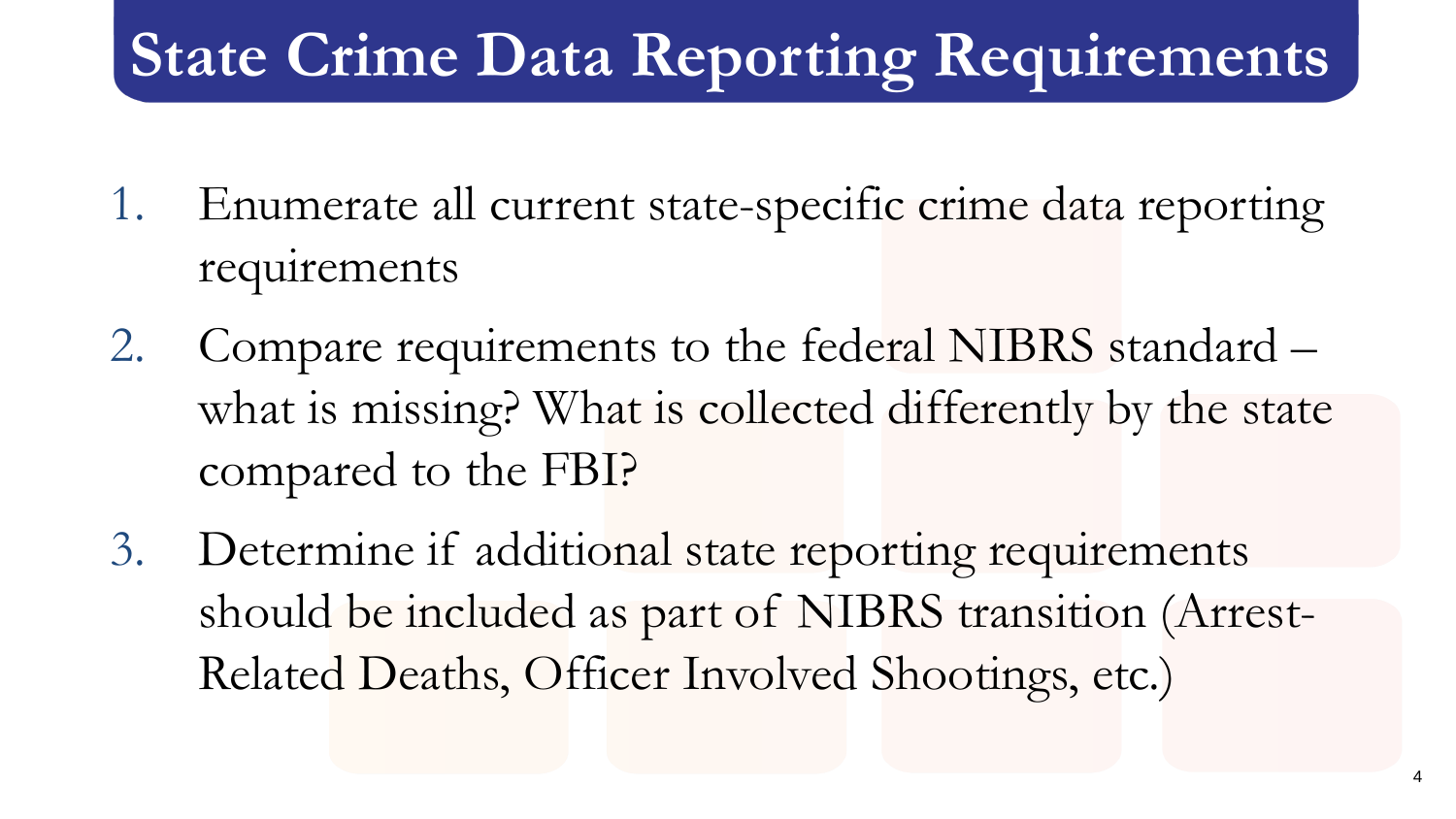#### **STEP 2: DEVELOP PENAL CODE TRANSLATION TABLE**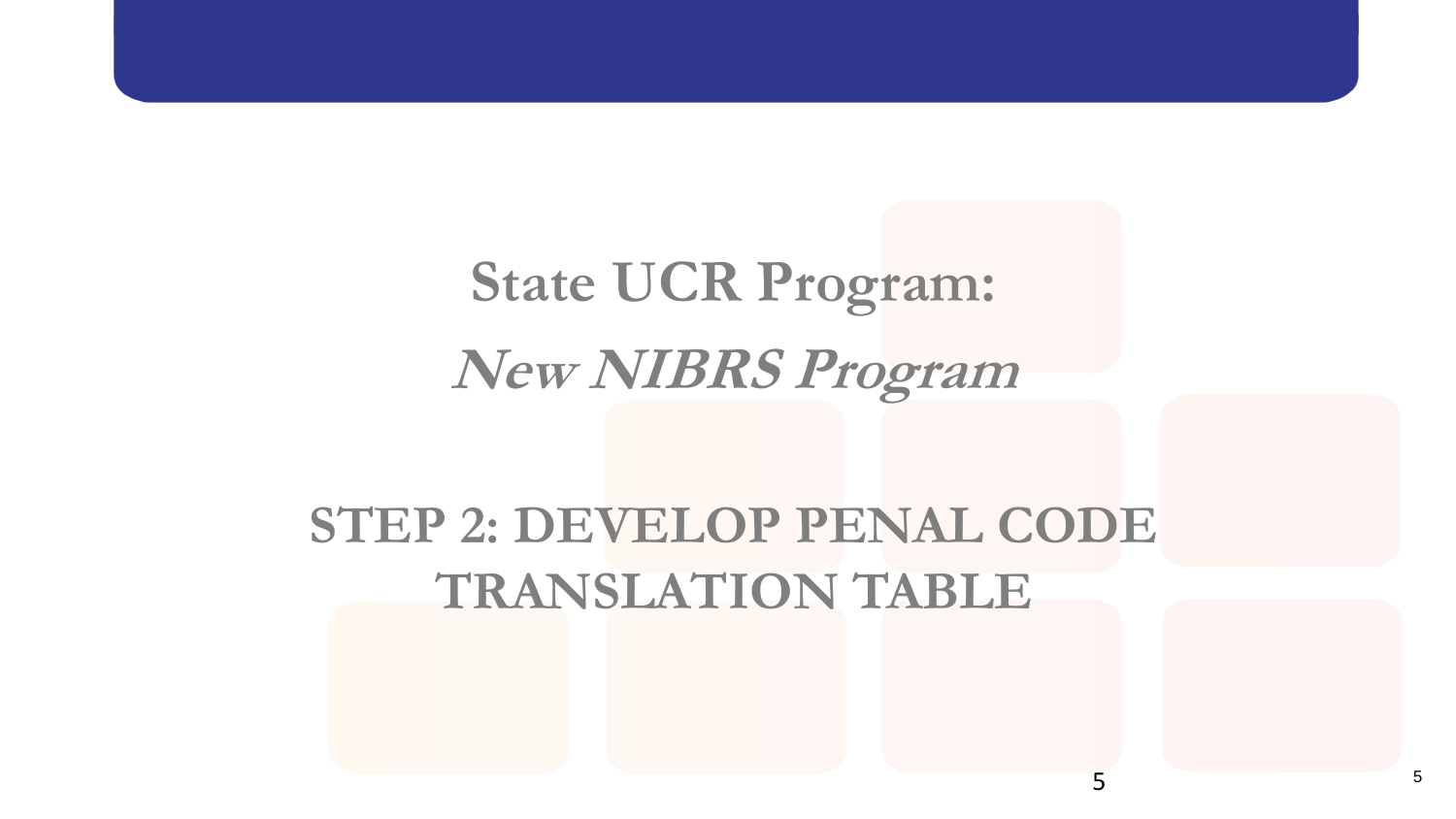**Which agency/entity will be responsible for managing the process of translating state penal code citations to NIBRS offense categories?**

- 1. What process will be used for adjudicating discrepancies in the crosswalk? (e.g. one statute maps to multiple NIBRS offense codes, etc.)
- 2. How frequently will updates be made to the crosswalk?
- 3. How will updates be disseminated to local agencies and other users for use in their systems?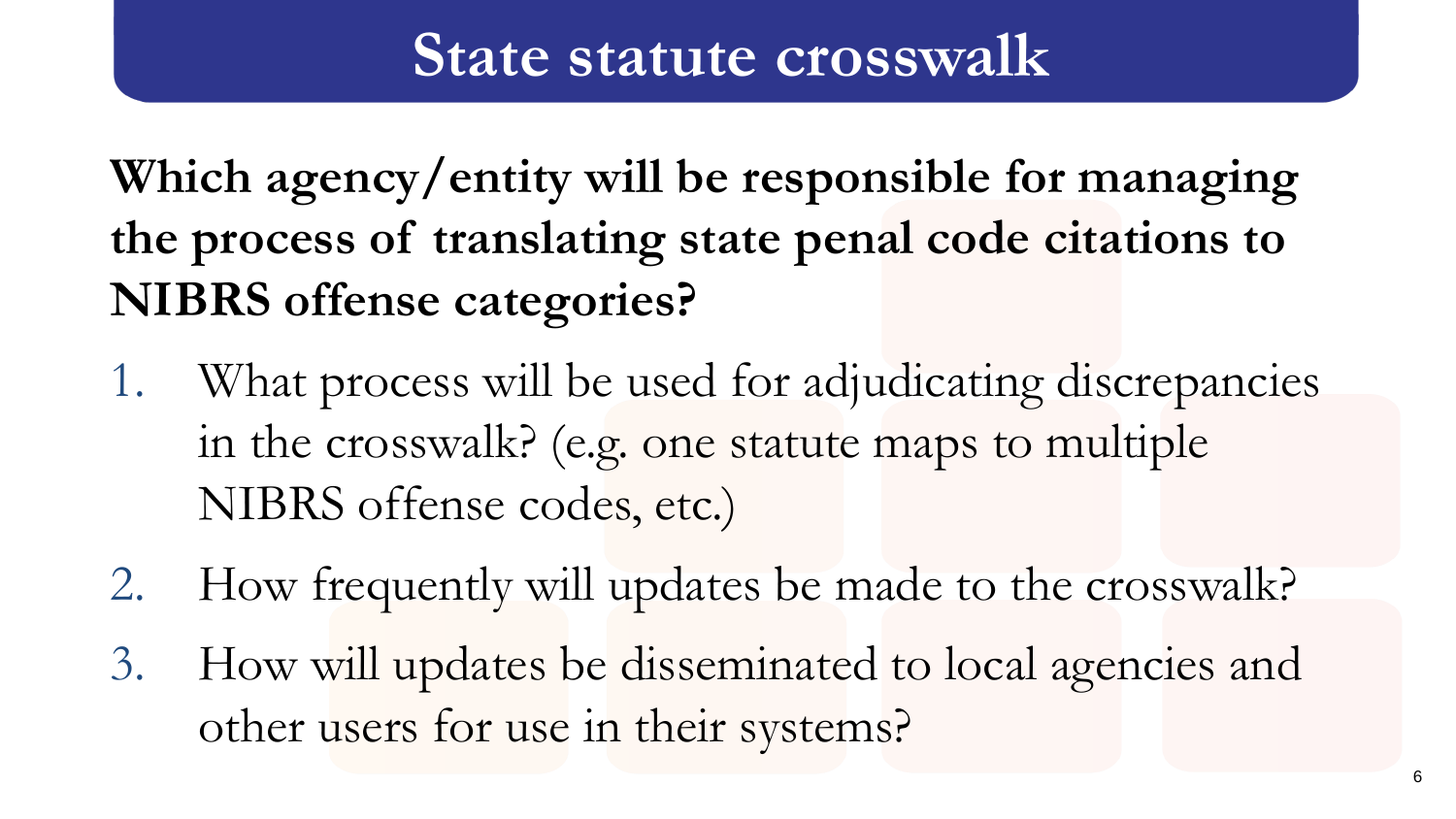#### **STEP 3: DETERMINE NIBRS DATA REPOSITORY NEEDS**

7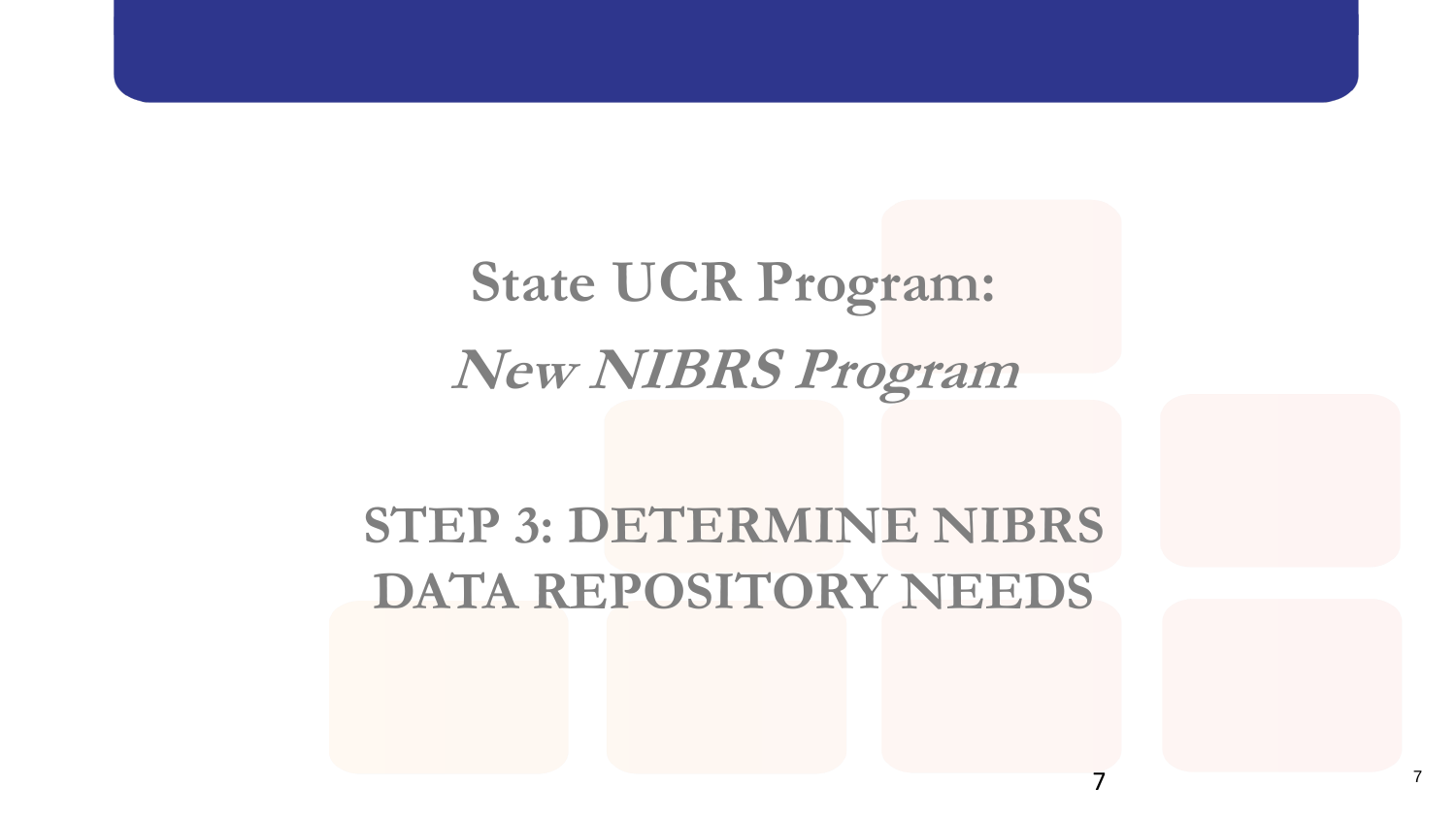## **Crime Data Repository Needs**

- 1. COTS or in-house custom solution?
- 2. Determine data ingestion procedures
	- a. How will data be submitted? Flatfile, XML, both?
	- b. What options, if any, can be established for agencies that do not have an automated RMS capable of electronic submission of incident data? Can any of those options be integrated with the repository?
- 3. Identify process for developing, publishing, and disseminating the state-IBR technical specification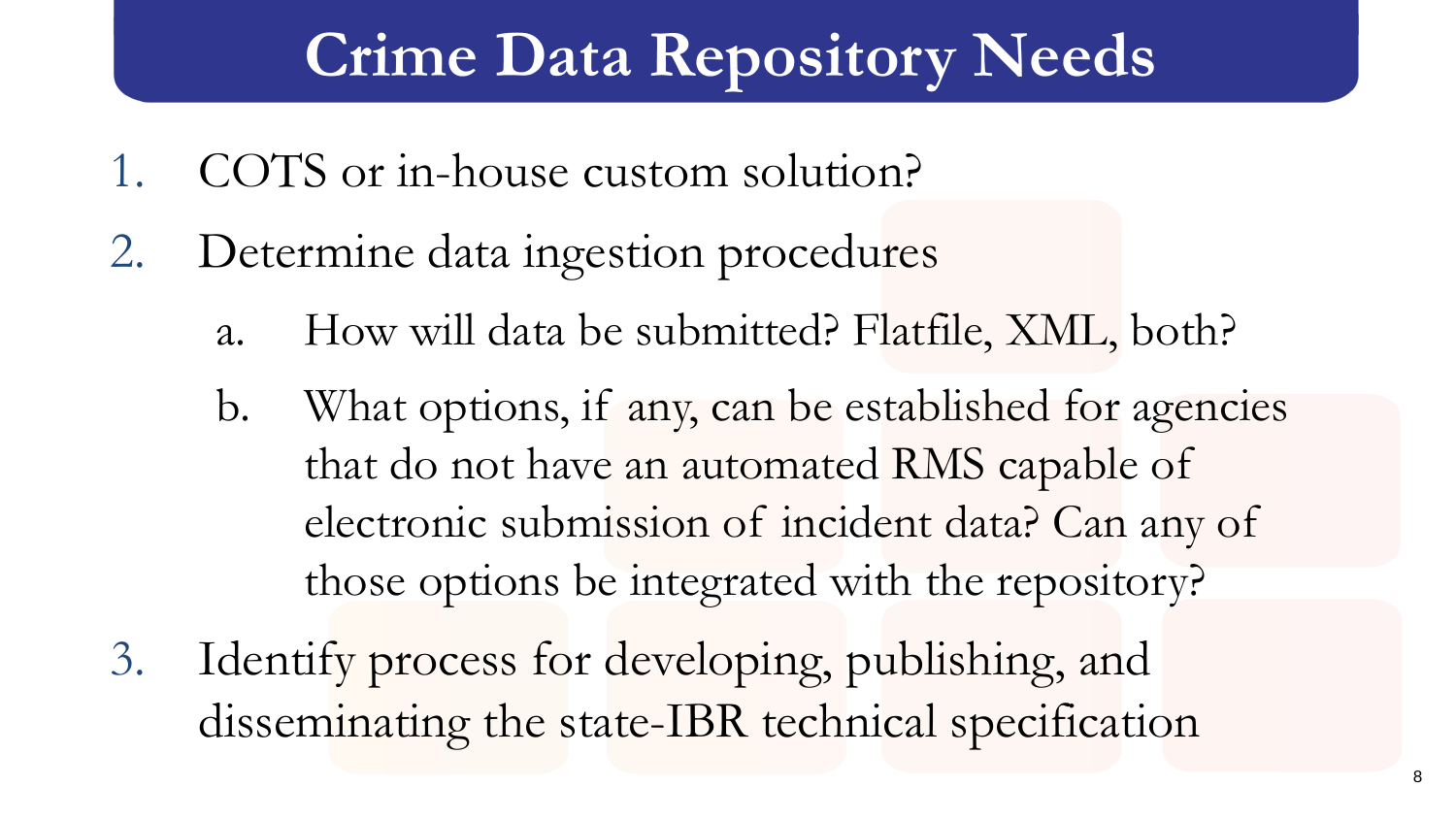#### **STEP 4: ESTABLISH BUSINESS PRACTICES FOR PROGRAM AND DATA MANAGEMENT**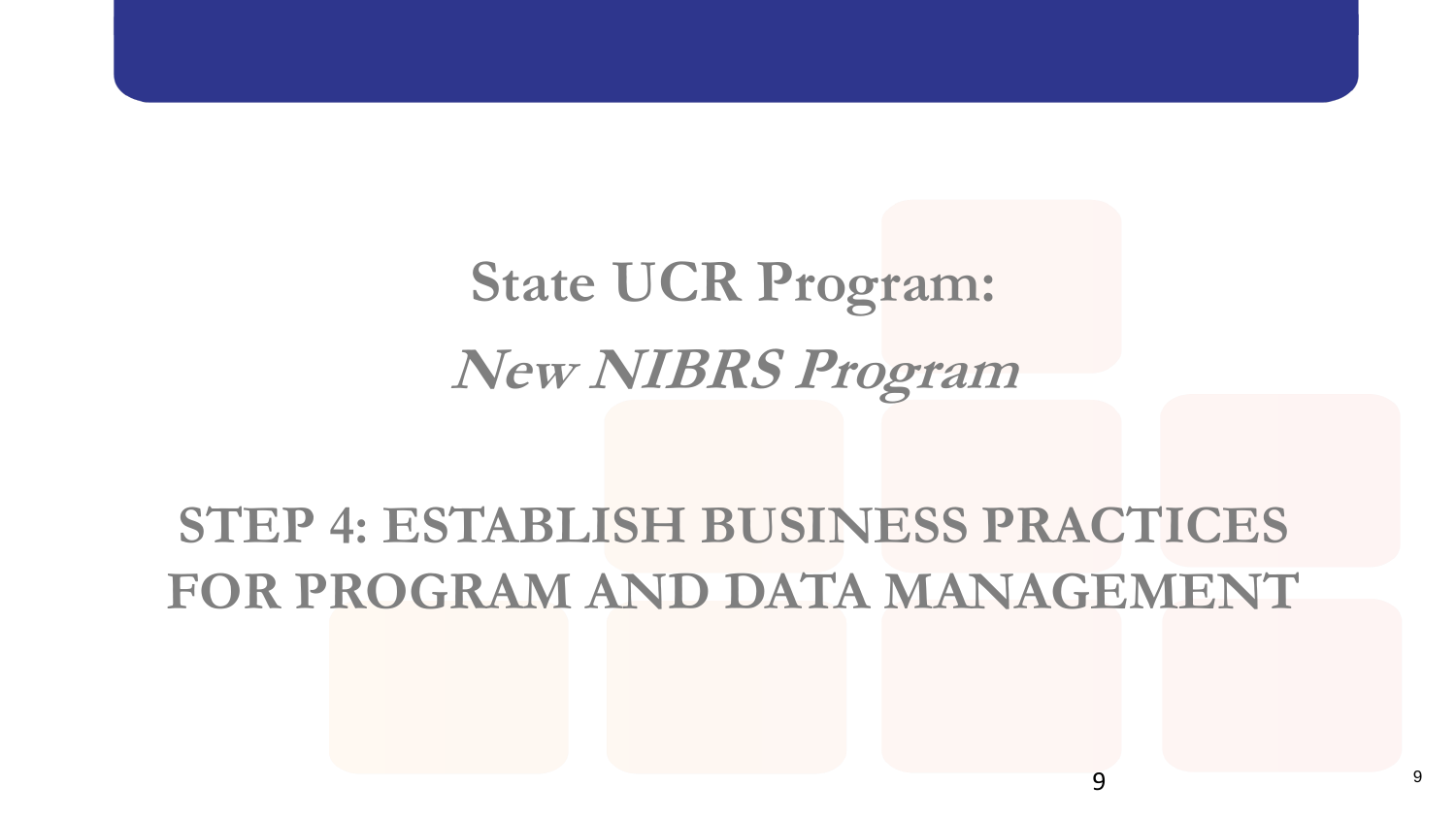## **Business Practices for Data Management**

- 1. Articulate procedures for managing records from contributing agencies; what can be automated?
	- a. How will records with errors be handled?
	- b. How will data quality and completeness be evaluated, beyond the edits checks established by the FBI program?
- 2. Establish plan for data audits of participating local agencies
	- a. With what frequency will audits be conducted?
	- b. Will self-audits from local agencies be considered?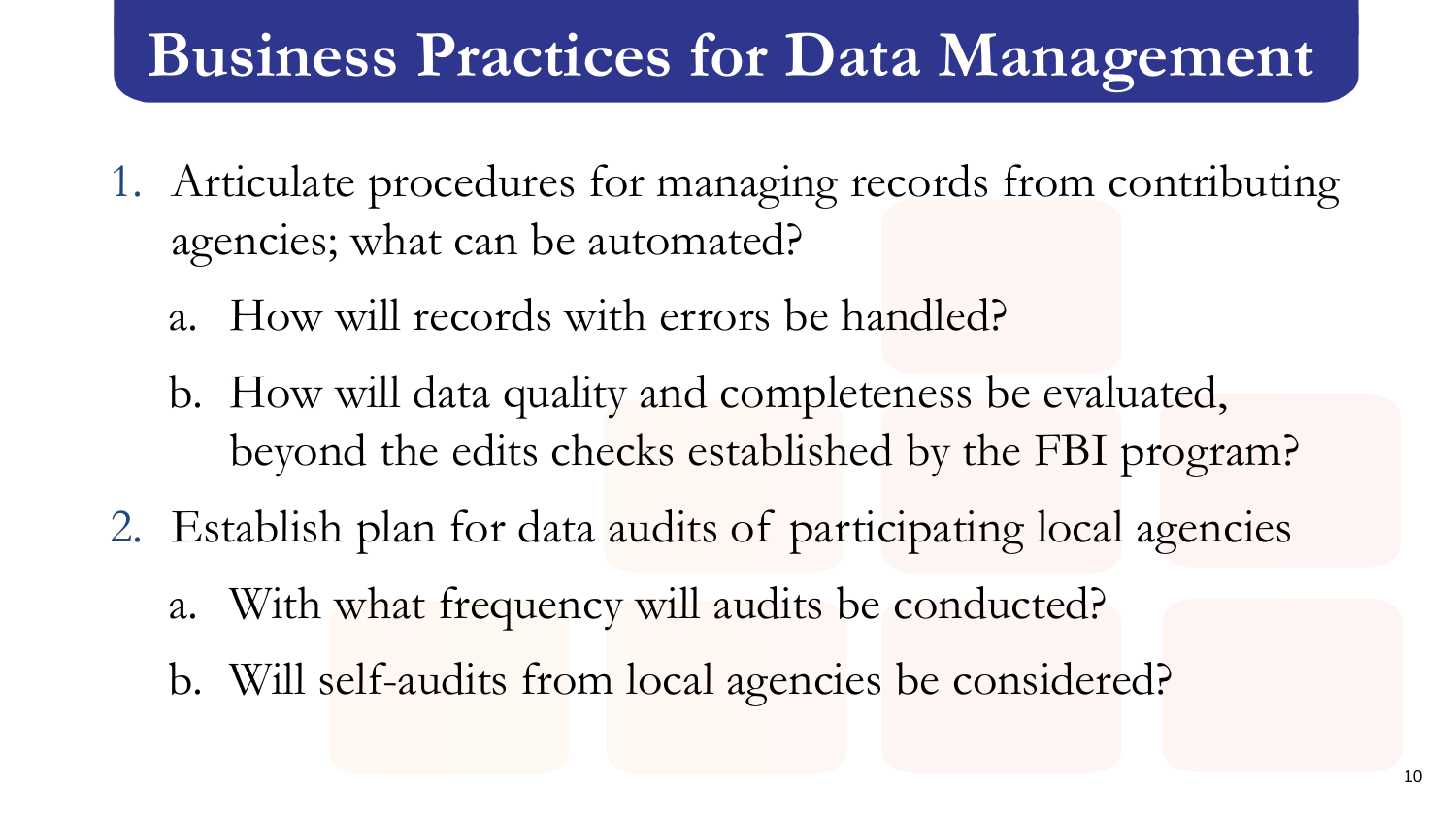## **State UCR Program: New and Expanding NIBRS Programs**

#### **STEP 5: OTHER CONSIDERATIONS**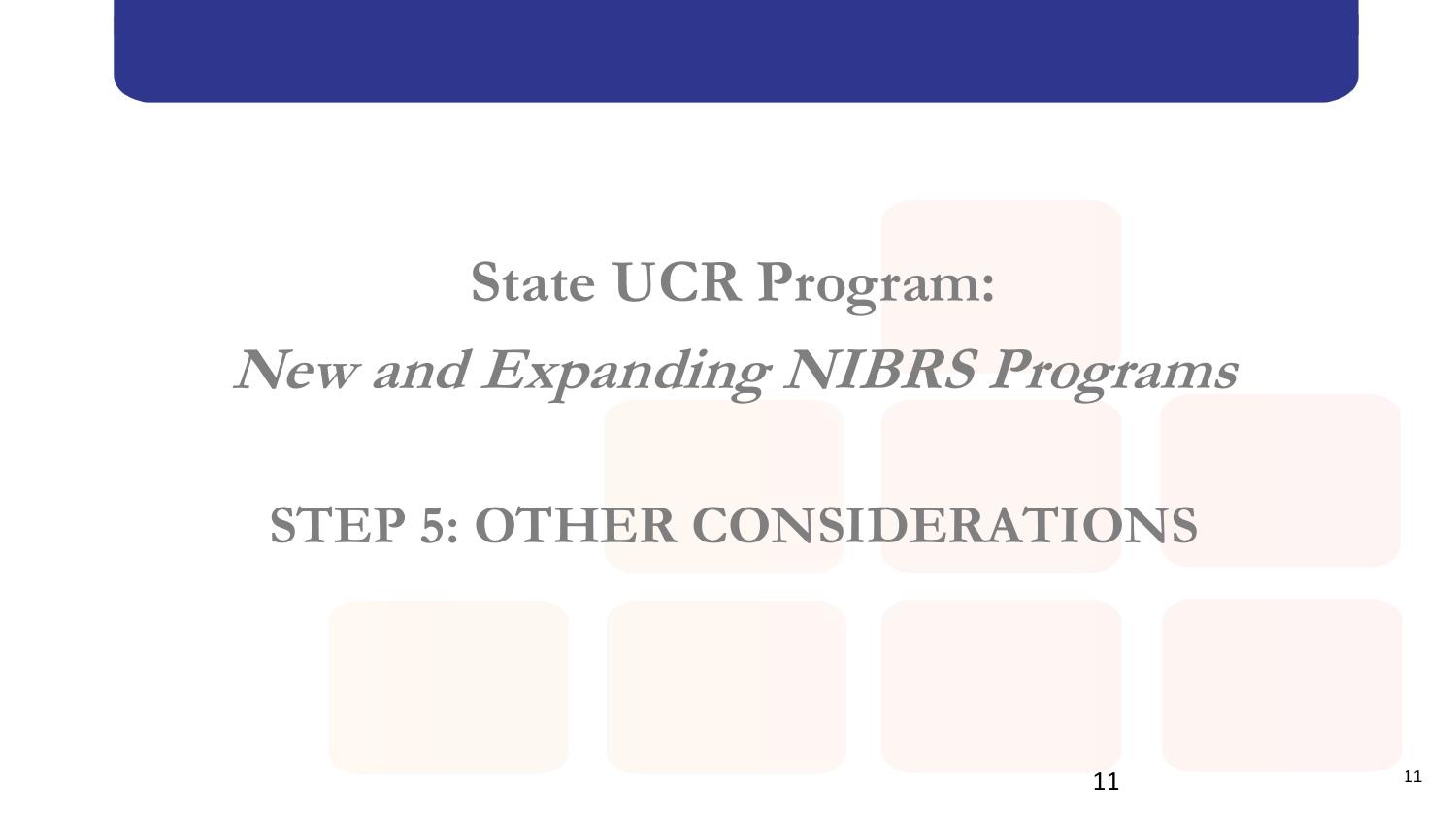### **For New and Expanding NIBRS Programs**

- 1. Additional technical evaluations
	- a. What hardware is required?
	- b. How much capacity is available in the proposed solution?
	- c. What are the staffing requirements to establish, bring to scale, and manage the technical solution(s)?
- 2. Develop technical documentation of the data submission process for use by local agencies.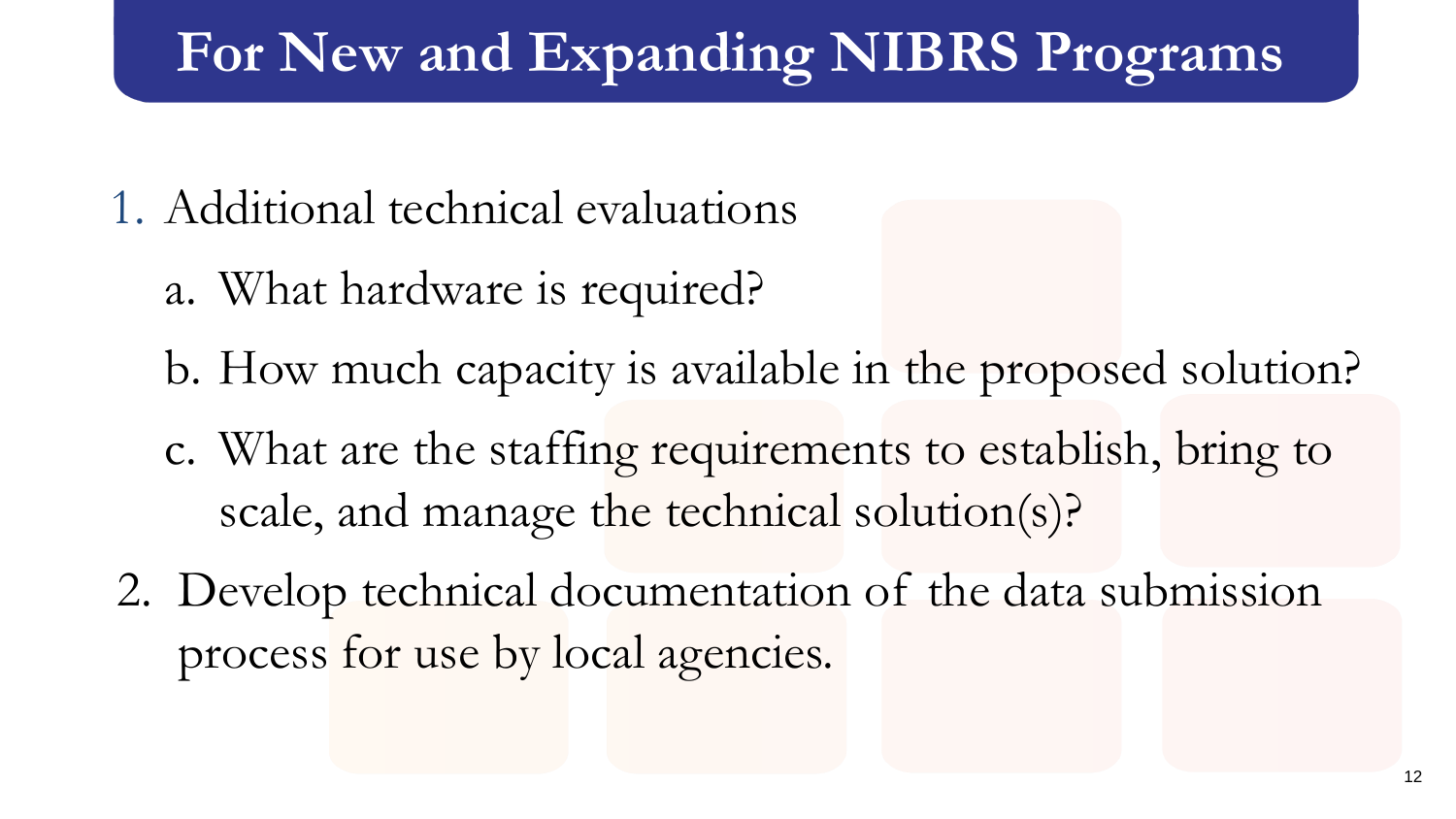### **For New and Expanding NIBRS Programs**

- 3. Plan for or conduct readiness assessments of the identified NCS-X sample agencies in the state
- 4. Plan system and staffing needs for full NIBRS expansion
	- a. Establish the relative market share of key RMS solution providers used by LE agencies in the state
	- b. Identify regional, consolidated, and shared RMS systems currently in use among contributing agencies statewide
- 5. Identify reporting methods for use by agencies with no automated crime incident data collection processes